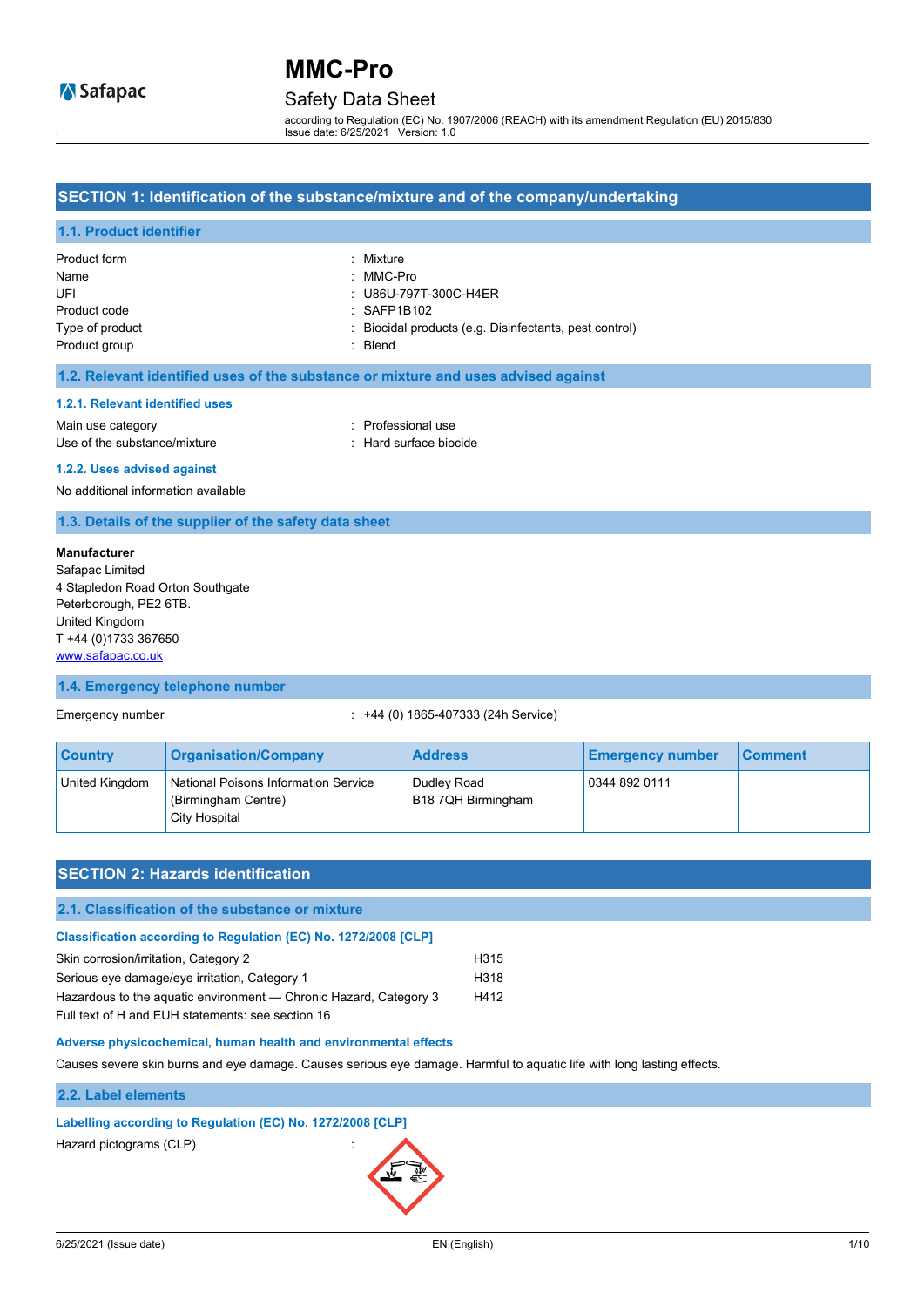## Safety Data Sheet

according to Regulation (EC) No. 1907/2006 (REACH) with its amendment Regulation (EU) 2015/830

|                                | GHS05                                                                                                                                                |
|--------------------------------|------------------------------------------------------------------------------------------------------------------------------------------------------|
| Signal word (CLP)              | : Danger                                                                                                                                             |
| Contains                       | : didecyldimethylammonium chloride, C9-11 PARETH-8                                                                                                   |
| Hazard statements (CLP)        | : H315 - Causes skin irritation.                                                                                                                     |
|                                | H318 - Causes serious eye damage.                                                                                                                    |
|                                | H412 - Harmful to aquatic life with long lasting effects.                                                                                            |
| Precautionary statements (CLP) | : P264 - Wash hands, forearms and face thoroughly after handling.                                                                                    |
|                                | P273 - Avoid release to the environment.                                                                                                             |
|                                | P280 - Wear protective gloves, eye protection, face protection.                                                                                      |
|                                | P302+P352 - IF ON SKIN: Wash with plenty of water.                                                                                                   |
|                                | P305+P351+P338 - IF IN EYES: Rinse cautiously with water for several minutes. Remove<br>contact lenses, if present and easy to do. Continue rinsing. |

### **2.3. Other hazards**

#### No additional information available

### **SECTION 3: Composition/information on ingredients**

## **3.1. Substances**

### Not applicable

### **3.2. Mixtures**

| <b>Name</b>                                 | <b>Product identifier</b>                                             | Conc.<br>(% w/w) | <b>Classification according to</b><br><b>Regulation (EC) No. 1272/2008</b><br><b>[CLP]</b>                               |
|---------------------------------------------|-----------------------------------------------------------------------|------------------|--------------------------------------------------------------------------------------------------------------------------|
| didecyldimethylammonium chloride            | CAS-No.: 7173-51-5<br>EC-No.: 230-525-2<br>EC Index-No.: 612-131-00-6 | $1 - 10$         | Acute Tox. 4 (Oral), H302<br>Skin Corr. 1B, H314<br>Eye Dam. 1, H318<br>Aquatic Acute 1, H400<br>Aquatic Chronic 2, H411 |
| propan-2-ol; isopropyl alcohol; isopropanol | CAS-No.: 67-63-0<br>EC-No.: 200-661-7<br>EC Index-No.: 603-117-00-0   | $1 - 10$         | Flam. Liq. 2, H225<br>Eye Irrit. 2, H319<br>STOT SE 3. H336                                                              |
| C9-11 PARETH-8                              | CAS-No.: 68439-46-3<br>EC-No.: 614-482-0                              | $1 - 10$         | Acute Tox. 4 (Oral), H302<br>Eye Dam. 1, H318                                                                            |

Full text of H and EUH statements: see section 16

| <b>SECTION 4: First aid measures</b>                             |                                                                                                                                                         |
|------------------------------------------------------------------|---------------------------------------------------------------------------------------------------------------------------------------------------------|
| 4.1. Description of first aid measures                           |                                                                                                                                                         |
| First-aid measures after inhalation                              | : Remove person to fresh air and keep comfortable for breathing. If experiencing respiratory<br>symptoms: Call a poison center or a doctor.             |
| First-aid measures after skin contact                            | : Rinse skin with water/shower. If skin irritation or rash occurs: Get medical advice/attention.                                                        |
| First-aid measures after eye contact                             | : Rinse cautiously with water for several minutes. Remove contact lenses, if present and easy<br>to do. Continue rinsing. Call a physician immediately. |
| First-aid measures after ingestion                               | : Rinse mouth. Do not induce vomiting. Call a physician immediately.                                                                                    |
| 4.2. Most important symptoms and effects, both acute and delayed |                                                                                                                                                         |
| Symptoms/effects after inhalation                                | : May cause shortness of breath, tightness of the chest, a sore throat and cough.                                                                       |
| Symptoms/effects after skin contact                              | : May cause moderate irritation.                                                                                                                        |
| Symptoms/effects after eye contact                               | : Serious damage to eyes.                                                                                                                               |
| Symptoms/effects after ingestion                                 | $\therefore$ Burns.                                                                                                                                     |
|                                                                  | A lagication of any immodiate medical attention and enecial treatment people                                                                            |

### **4.3. Indication of any immediate medical attention and special treatment needed**

Treat symptomatically.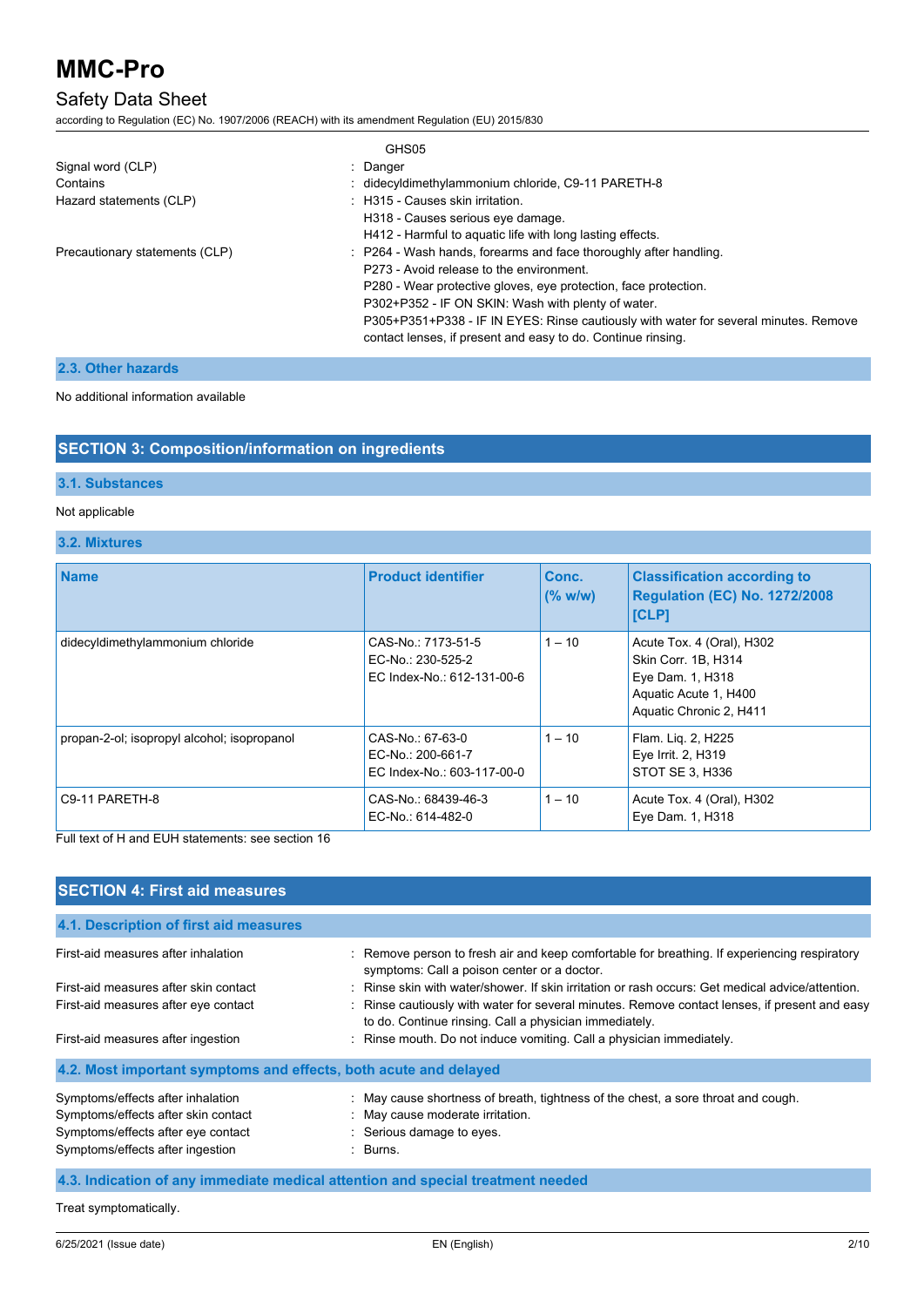## Safety Data Sheet

according to Regulation (EC) No. 1907/2006 (REACH) with its amendment Regulation (EU) 2015/830

| <b>SECTION 5: Firefighting measures</b>                     |                                                                                                                                                                                                             |  |  |
|-------------------------------------------------------------|-------------------------------------------------------------------------------------------------------------------------------------------------------------------------------------------------------------|--|--|
| 5.1. Extinguishing media                                    |                                                                                                                                                                                                             |  |  |
| Suitable extinguishing media                                | : Water spray. Dry powder. Foam. Carbon dioxide.                                                                                                                                                            |  |  |
| 5.2. Special hazards arising from the substance or mixture  |                                                                                                                                                                                                             |  |  |
| Hazardous decomposition products in case of fire            | : Toxic fumes may be released.                                                                                                                                                                              |  |  |
| 5.3. Advice for firefighters                                |                                                                                                                                                                                                             |  |  |
| Firefighting instructions<br>Protection during firefighting | : Prevent fire fighting water from entering the environment.<br>: Do not attempt to take action without suitable protective equipment. Self-contained<br>breathing apparatus. Complete protective clothing. |  |  |

| <b>SECTION 6: Accidental release measures</b>             |                                                                                                                                                              |  |  |
|-----------------------------------------------------------|--------------------------------------------------------------------------------------------------------------------------------------------------------------|--|--|
|                                                           | 6.1. Personal precautions, protective equipment and emergency procedures                                                                                     |  |  |
| General measures                                          | : Stop leak if safe to do so.                                                                                                                                |  |  |
| 6.1.1. For non-emergency personnel                        |                                                                                                                                                              |  |  |
| Protective equipment                                      | : Wear recommended personal protective equipment.                                                                                                            |  |  |
| <b>Emergency procedures</b>                               | : Ventilate spillage area. Avoid contact with skin and eyes. Do not breathe mist, spray.                                                                     |  |  |
| 6.1.2. For emergency responders                           |                                                                                                                                                              |  |  |
| Protective equipment                                      | Do not attempt to take action without suitable protective equipment. For further information<br>refer to section 8: "Exposure controls/personal protection". |  |  |
| <b>6.2. Environmental precautions</b>                     |                                                                                                                                                              |  |  |
| Avoid release to the environment.                         |                                                                                                                                                              |  |  |
| 6.3. Methods and material for containment and cleaning up |                                                                                                                                                              |  |  |
| Methods for cleaning up                                   | Take up liquid spill into absorbent material.                                                                                                                |  |  |
| Other information                                         | Dispose of materials or solid residues at an authorized site.                                                                                                |  |  |
| 6.4. Reference to other sections                          |                                                                                                                                                              |  |  |

For further information refer to section 13.

| <b>SECTION 7: Handling and storage</b>                                  |                                                                                                                                                                                                                                                                                                        |  |  |
|-------------------------------------------------------------------------|--------------------------------------------------------------------------------------------------------------------------------------------------------------------------------------------------------------------------------------------------------------------------------------------------------|--|--|
| 7.1. Precautions for safe handling                                      |                                                                                                                                                                                                                                                                                                        |  |  |
| Precautions for safe handling<br>Hygiene measures                       | : Ensure good ventilation of the work station. Avoid contact with skin and eyes. Do not<br>breathe mist, spray. Wear personal protective equipment.<br>: Wash contaminated clothing before reuse. Do not eat, drink or smoke when using this<br>product. Always wash hands after handling the product. |  |  |
| 7.2. Conditions for safe storage, including any incompatibilities       |                                                                                                                                                                                                                                                                                                        |  |  |
| Storage conditions<br>Storage temperature<br>Special rules on packaging | : Store in a well-ventilated place. Keep cool.<br>: $\approx 20 \degree C$<br>: Keep only in original container.                                                                                                                                                                                       |  |  |
| 7.3. Specific end use(s)                                                |                                                                                                                                                                                                                                                                                                        |  |  |

No additional information available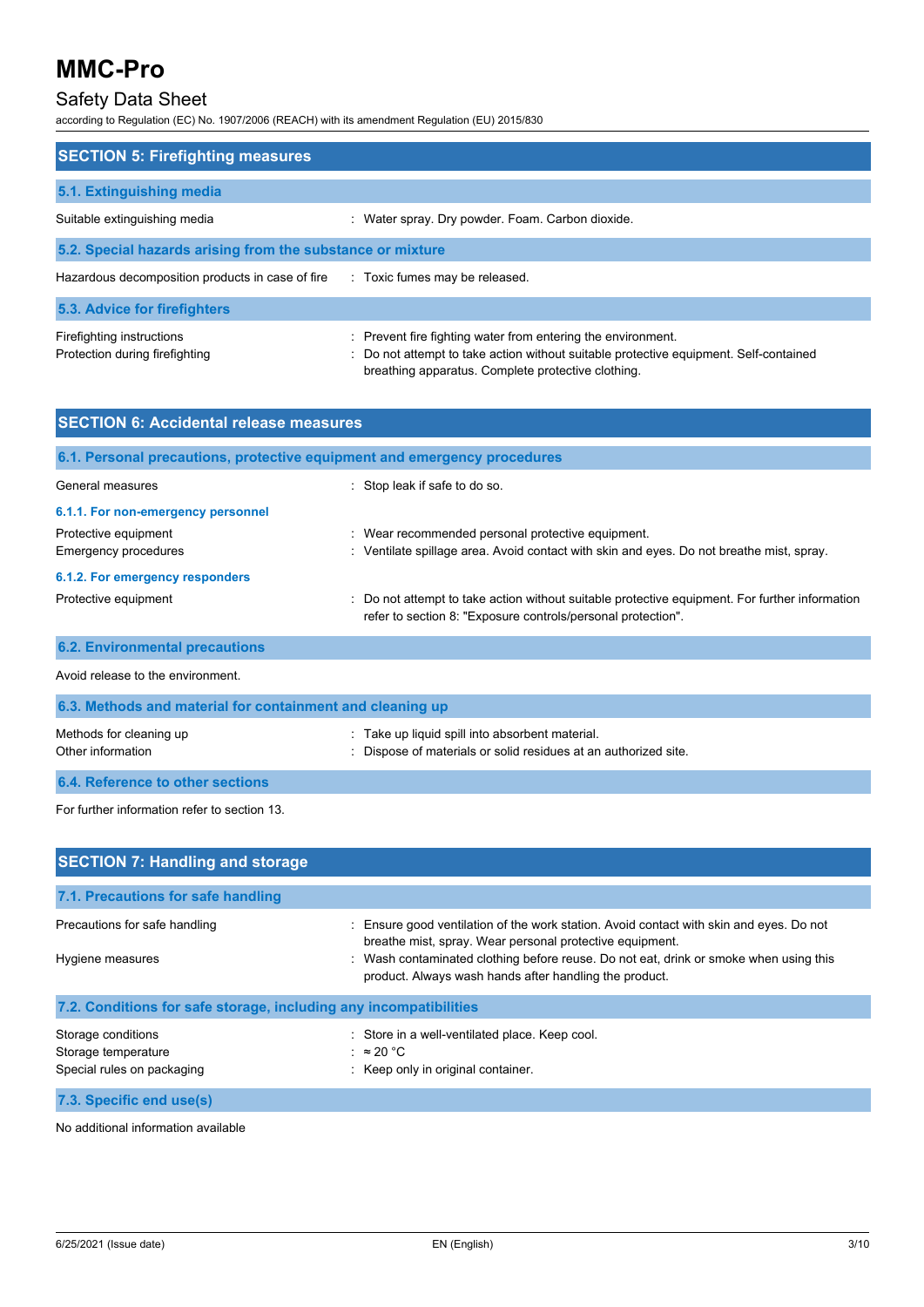## Safety Data Sheet

according to Regulation (EC) No. 1907/2006 (REACH) with its amendment Regulation (EU) 2015/830

### **SECTION 8: Exposure controls/personal protection**

#### **8.1. Control parameters**

#### **8.1.1 National occupational exposure and biological limit values**

| propan-2-ol; isopropyl alcohol; isopropanol (67-63-0)         |                        |  |
|---------------------------------------------------------------|------------------------|--|
| <b>United Kingdom - Occupational Exposure Limits</b>          |                        |  |
| Local name                                                    | Propan-2-ol            |  |
| WEL TWA (OEL TWA) [1]                                         | 999 mg/m <sup>3</sup>  |  |
| WEL TWA (OEL TWA) [2]                                         | $400$ ppm              |  |
| WEL STEL (OEL STEL)                                           | 1250 mg/m <sup>3</sup> |  |
| WEL STEL (OEL STEL) [ppm]                                     | 500 ppm                |  |
| EH40/2005 (Fourth edition, 2020). HSE<br>Regulatory reference |                        |  |

#### **8.1.2. Recommended monitoring procedures**

No additional information available

#### **8.1.3. Air contaminants formed**

No additional information available

#### **8.1.4. DNEL and PNEC**

No additional information available

#### **8.1.5. Control banding**

No additional information available

**8.2. Exposure controls**

#### **8.2.1. Appropriate engineering controls**

#### **Appropriate engineering controls:**

Ensure good ventilation of the work station.

#### **8.2.2. Personal protection equipment**

**Personal protective equipment:** Gloves.

#### **Personal protective equipment symbol(s):**



#### **8.2.2.1. Eye and face protection**

**Eye protection:** Safety glasses

#### **8.2.2.2. Skin protection**

**Skin and body protection:** Wear suitable protective clothing

**Hand protection:** Protective gloves

#### **8.2.2.3. Respiratory protection**

#### **Respiratory protection:**

In case of insufficient ventilation, wear suitable respiratory equipment

#### **8.2.2.4. Thermal hazards**

No additional information available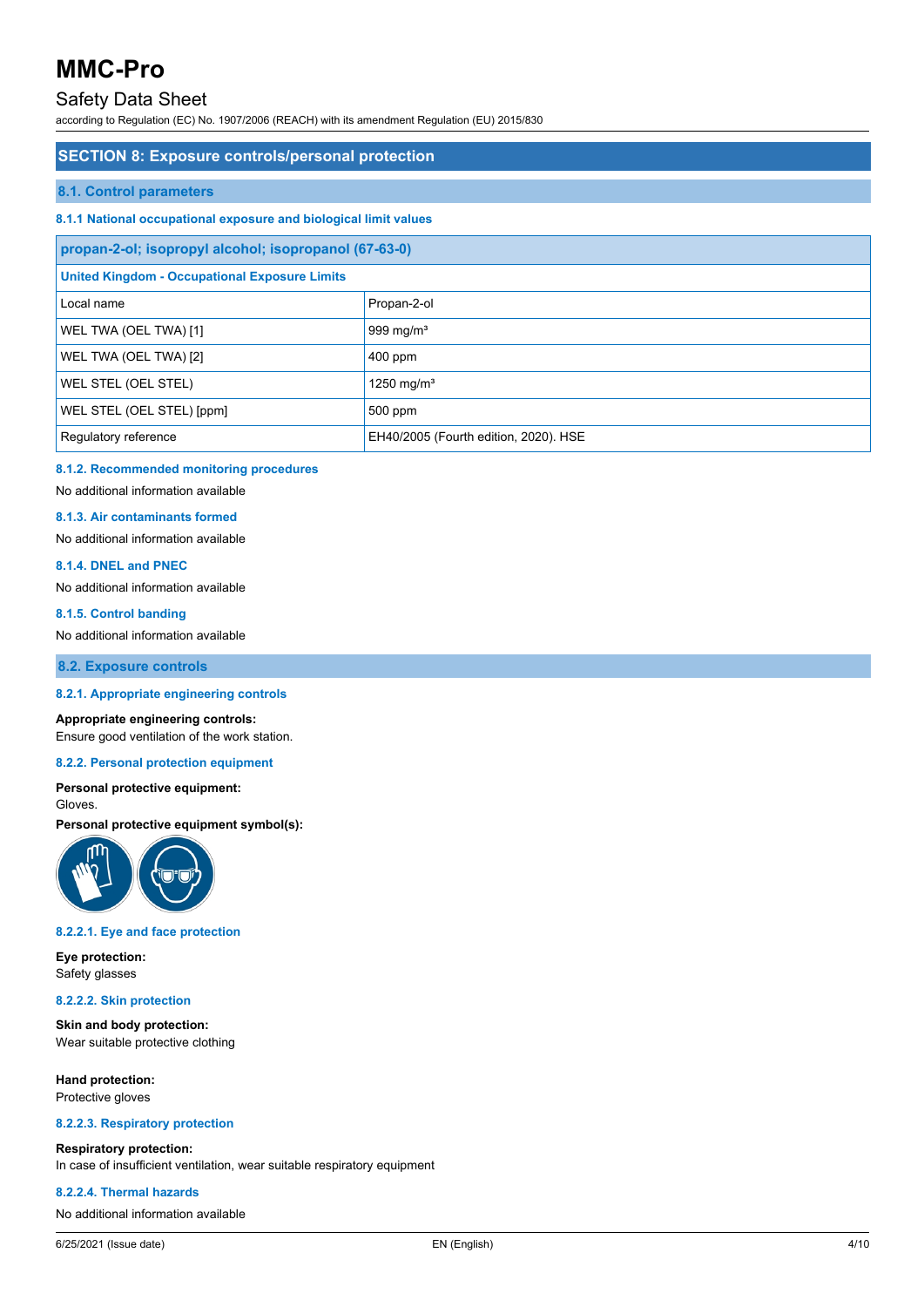### Safety Data Sheet

according to Regulation (EC) No. 1907/2006 (REACH) with its amendment Regulation (EU) 2015/830

#### **8.2.3. Environmental exposure controls**

#### **Environmental exposure controls:**

Avoid release to the environment.

### **SECTION 9: Physical and chemical properties**

#### **9.1. Information on basic physical and chemical properties**

| Physical state                                  | Liquid            |
|-------------------------------------------------|-------------------|
| Colour                                          | Colourless.       |
| Odour                                           | characteristic.   |
| Odour threshold                                 | No data available |
| рH                                              | $7 - 8.5$         |
| Relative evaporation rate (butylacetate=1)      | No data available |
| Melting point                                   | n °C              |
| Freezing point                                  | No data available |
| Boiling point                                   | >95 °C            |
| Flash point                                     | >93 °C            |
| Auto-ignition temperature                       | No data available |
| Decomposition temperature                       | No data available |
| Flammability (solid, gas)                       | Not applicable    |
| Vapour pressure                                 | No data available |
| Relative vapour density at 20 °C                | No data available |
| Relative density                                | 0.98              |
| Solubility                                      | Soluble in water  |
| Partition coefficient n-octanol/water (Log Pow) | No data available |
| Viscosity, kinematic                            | No data available |
| Viscosity, dynamic                              | No data available |
| <b>Explosive properties</b>                     | No data available |
| Oxidising properties                            | No data available |
| <b>Explosive limits</b>                         | No data available |

#### **9.2. Other information**

No additional information available

### **SECTION 10: Stability and reactivity**

#### **10.1. Reactivity**

The product is non-reactive under normal conditions of use, storage and transport.

#### **10.2. Chemical stability**

Stable under normal conditions.

**10.3. Possibility of hazardous reactions**

No dangerous reactions known under normal conditions of use.

**10.4. Conditions to avoid**

None under recommended storage and handling conditions (see section 7).

**10.5. Incompatible materials**

Oxidizing agent. Strong acids.

**10.6. Hazardous decomposition products**

Under normal conditions of storage and use, hazardous decomposition products should not be produced.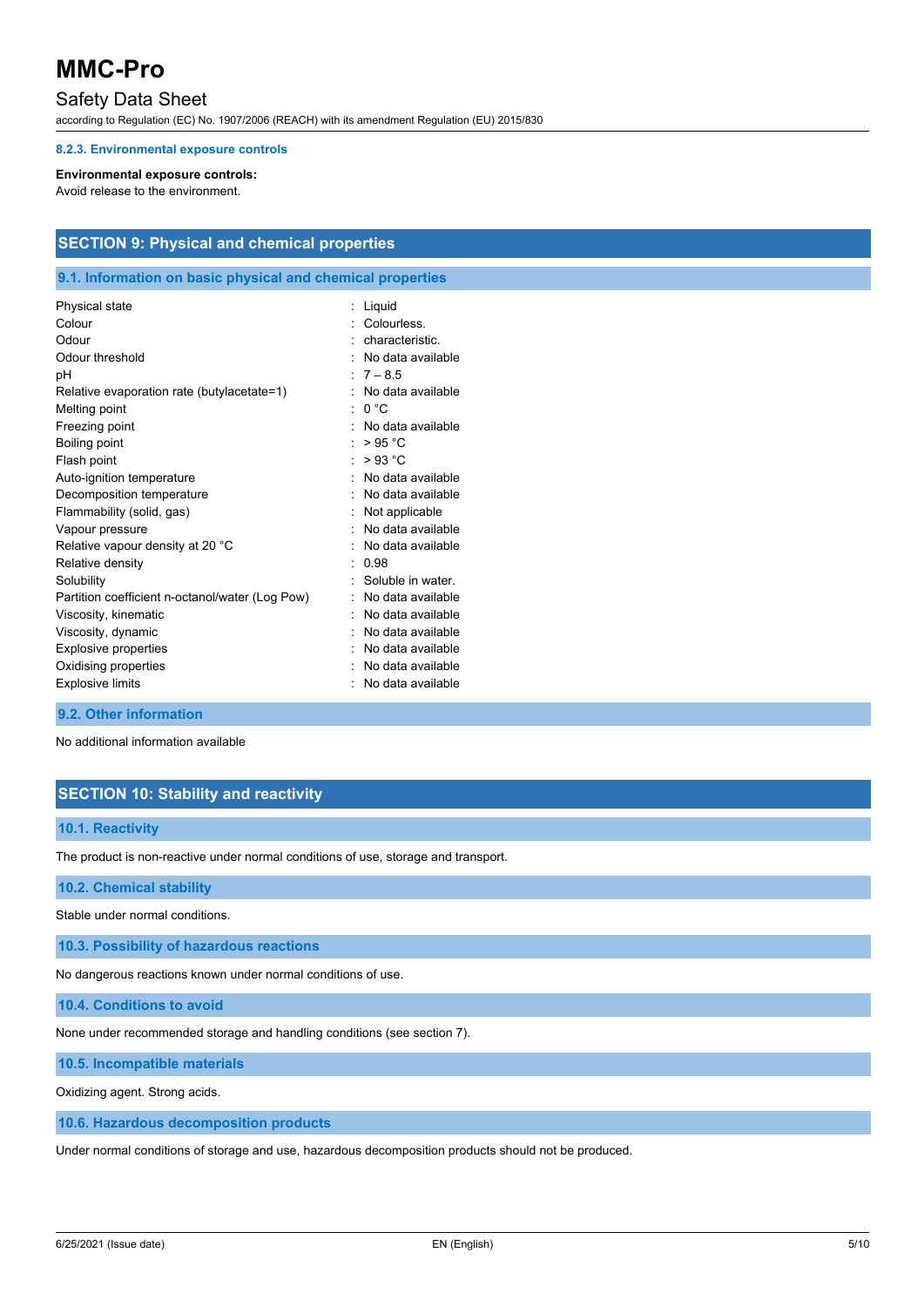## Safety Data Sheet

according to Regulation (EC) No. 1907/2006 (REACH) with its amendment Regulation (EU) 2015/830

| <b>SECTION 11: Toxicological information</b>                                    |                                                                                                                                                   |  |
|---------------------------------------------------------------------------------|---------------------------------------------------------------------------------------------------------------------------------------------------|--|
| 11.1 Information on toxicological effects                                       |                                                                                                                                                   |  |
| Acute toxicity (oral)<br>Acute toxicity (dermal)<br>Acute toxicity (inhalation) | Not classified<br>Not classified<br>Not classified                                                                                                |  |
| didecyldimethylammonium chloride (7173-51-5)                                    |                                                                                                                                                   |  |
| LD50 oral rat                                                                   | 329 mg/kg bodyweight Animal: rat, Guideline: OECD Guideline 401 (Acute Oral Toxicity)                                                             |  |
| LD50 dermal rat                                                                 | > 1000 mg/kg bodyweight Animal: rat, Guideline: OECD Guideline 402 (Acute Dermal<br>Toxicity), Guideline: EU Method B.3 (Acute Toxicity (Dermal)) |  |
| propan-2-ol; isopropyl alcohol; isopropanol (67-63-0)                           |                                                                                                                                                   |  |
| LD50 oral rat                                                                   | 5840 mg/kg bodyweight Animal: rat, Guideline: OECD Guideline 401 (Acute Oral Toxicity)                                                            |  |
| C9-11 PARETH-8 (68439-46-3)                                                     |                                                                                                                                                   |  |
| LD50 dermal rat                                                                 | > 2000 mg/kg bodyweight Animal: rat, Guideline: OECD Guideline 402 (Acute Dermal<br>Toxicity)                                                     |  |
| LC50 Inhalation - Rat                                                           | > 1.6 mg/l air Animal: rat, Guideline: OECD Guideline 403 (Acute Inhalation Toxicity)                                                             |  |
| Skin corrosion/irritation                                                       | Causes skin irritation.                                                                                                                           |  |
| Additional information                                                          | pH: 7 - 8.5<br>OECD Guideline for the Testing of Chemicals No. 439 "In Vitro Skin Irritation" (adopted 22<br>July 2010) - EPISKIN™.               |  |
| Serious eye damage/irritation                                                   | : Causes serious eye damage.<br>pH: 7 - 8.5                                                                                                       |  |
| Respiratory or skin sensitisation                                               | : Not classified                                                                                                                                  |  |
| Germ cell mutagenicity                                                          | Not classified                                                                                                                                    |  |
| Carcinogenicity                                                                 | Not classified                                                                                                                                    |  |
| Reproductive toxicity                                                           | Not classified                                                                                                                                    |  |
| STOT-single exposure                                                            | : Not classified                                                                                                                                  |  |
| propan-2-ol; isopropyl alcohol; isopropanol (67-63-0)                           |                                                                                                                                                   |  |
| STOT-single exposure                                                            | May cause drowsiness or dizziness.                                                                                                                |  |
| STOT-repeated exposure                                                          | Not classified                                                                                                                                    |  |
| C9-11 PARETH-8 (68439-46-3)                                                     |                                                                                                                                                   |  |
| NOAEL (oral, rat, 90 days)                                                      | ≥ 500 mg/kg bodyweight Animal: rat, Guideline: OECD Guideline 408 (Repeated Dose 90-<br>Day Oral Toxicity in Rodents)                             |  |
| Aspiration hazard                                                               | Not classified                                                                                                                                    |  |

## **SECTION 12: Ecological information**

| 12.1. Toxicity                                                                                                       |                                                                                    |
|----------------------------------------------------------------------------------------------------------------------|------------------------------------------------------------------------------------|
| Ecology - general<br>Hazardous to the aquatic environment, short-term<br>(acute)                                     | Harmful to aquatic life with long lasting effects.<br>: Not classified             |
| : Harmful to aquatic life with long lasting effects.<br>Hazardous to the aquatic environment, long-term<br>(chronic) |                                                                                    |
| Not rapidly degradable                                                                                               |                                                                                    |
| didecyldimethylammonium chloride (7173-51-5)                                                                         |                                                                                    |
| LC50 - Fish [1]                                                                                                      | 0.97 mg/l Test organisms (species): Danio rerio (previous name: Brachydanio rerio) |
| LC50 - Fish [2]                                                                                                      | 0.49 mg/l Test organisms (species): Danio rerio (previous name: Brachydanio rerio) |
| EC50 - Crustacea [1]                                                                                                 | 0.057 mg/l Test organisms (species): Daphnia magna                                 |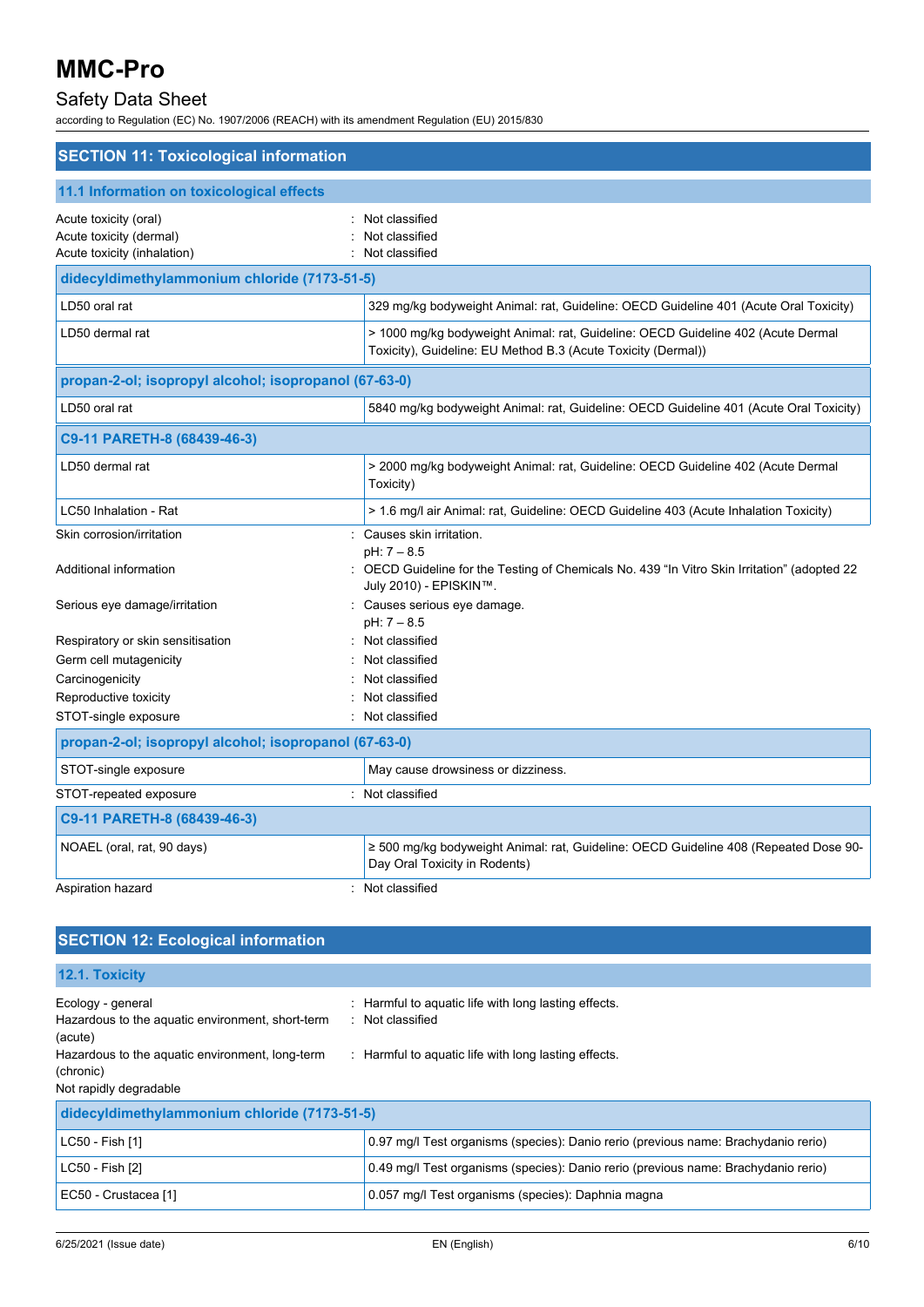## Safety Data Sheet

according to Regulation (EC) No. 1907/2006 (REACH) with its amendment Regulation (EU) 2015/830

| didecyldimethylammonium chloride (7173-51-5)          |                                                                     |  |
|-------------------------------------------------------|---------------------------------------------------------------------|--|
| EC50 - Crustacea [2]                                  | 0.029 mg/l Test organisms (species): Daphnia magna                  |  |
| LOEC (chronic)                                        | 0.047 mg/l Test organisms (species): Daphnia magna Duration: '21 d' |  |
| NOEC (chronic)                                        | 0.021 mg/l Test organisms (species): Daphnia magna Duration: '21 d' |  |
| propan-2-ol; isopropyl alcohol; isopropanol (67-63-0) |                                                                     |  |
| LC50 - Fish [1]                                       | 10000 mg/l Test organisms (species): Pimephales promelas            |  |
| LC50 - Fish [2]                                       | 9640 mg/l Test organisms (species): Pimephales promelas             |  |
|                                                       |                                                                     |  |
| 12.2. Persistence and degradability                   |                                                                     |  |
| No additional information available                   |                                                                     |  |
| 12.3. Bioaccumulative potential                       |                                                                     |  |
| No additional information available                   |                                                                     |  |
| 12.4. Mobility in soil                                |                                                                     |  |
| No additional information available                   |                                                                     |  |
| 12.5. Results of PBT and vPvB assessment              |                                                                     |  |

No additional information available

**12.6. Other adverse effects**

No additional information available

| <b>SECTION 13: Disposal considerations</b> |                                                                                                                                                                                                                                                                                                               |
|--------------------------------------------|---------------------------------------------------------------------------------------------------------------------------------------------------------------------------------------------------------------------------------------------------------------------------------------------------------------|
| 13.1. Waste treatment methods              |                                                                                                                                                                                                                                                                                                               |
| Waste treatment methods<br>HP Code         | : Dispose of contents/container in accordance with licensed collector's sorting instructions.<br>: HP8 - "Corrosive." waste which on application can cause skin corrosion.<br>HP14 - "Ecotoxic:" waste which presents or may present immediate or delayed risks for one<br>or more sectors of the environment |

## **SECTION 14: Transport information**

| In accordance with ADR / IMDG / IATA / ADN / RID |               |               |               |               |
|--------------------------------------------------|---------------|---------------|---------------|---------------|
| <b>ADR</b>                                       | <b>IMDG</b>   | <b>IATA</b>   | <b>ADN</b>    | <b>RID</b>    |
| 14.1. UN number                                  |               |               |               |               |
| Not regulated                                    | Not regulated | Not regulated | Not regulated | Not regulated |
| 14.2. UN proper shipping name                    |               |               |               |               |
| Not regulated                                    | Not regulated | Not regulated | Not regulated | Not regulated |
| 14.3. Transport hazard class(es)                 |               |               |               |               |
| Not regulated                                    | Not regulated | Not regulated | Not regulated | Not regulated |
| 14.4. Packing group                              |               |               |               |               |
| Not regulated                                    | Not regulated | Not regulated | Not regulated | Not regulated |
| 14.5. Environmental hazards                      |               |               |               |               |
| Not regulated                                    | Not regulated | Not regulated | Not regulated | Not regulated |
| No supplementary information available           |               |               |               |               |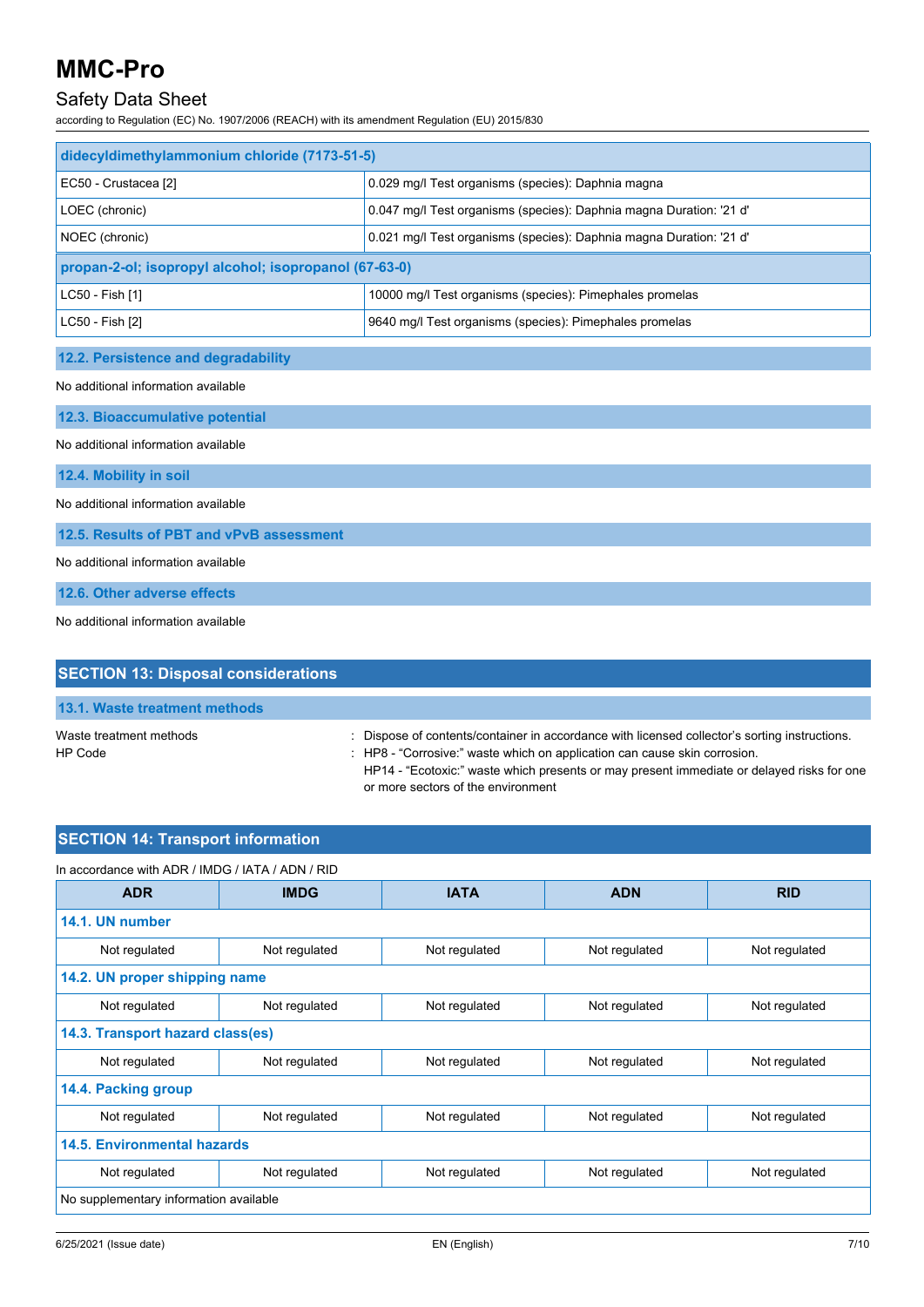### Safety Data Sheet

according to Regulation (EC) No. 1907/2006 (REACH) with its amendment Regulation (EU) 2015/830

#### **14.6. Special precautions for user**

**Overland transport** Not regulated

**Transport by sea** Not regulated

**Air transport** Not regulated

**Inland waterway transport** Not regulated

**Rail transport**

Not regulated

**14.7. Transport in bulk according to Annex II of Marpol and the IBC Code**

Not applicable

#### **SECTION 15: Regulatory information**

**15.1. Safety, health and environmental regulations/legislation specific for the substance or mixture**

#### **15.1.1. EU-Regulations**

Contains no REACH substances with Annex XVII restrictions

Contains no substance on the REACH candidate list

Contains no REACH Annex XIV substances

Substances subject to Regulation (EU) No 649/2012 of the European Parliament and of the Council of 4 july 2012 concerning the export and import of hazardous chemicals: Didecyldimethylammonium chloride (7173-51-5)

Contains no substance subject to Regulation (EU) No 2019/1021 of the European Parliament and of the Council of 20 June 2019 on persistent organic pollutants

Contains no substance subject to Regulation (EU) 2019/1148 of the European Parliament and of the Council of 20 June 2019 on the marketing and use of explosives precursors.

#### **15.1.2. National regulations**

No additional information available

**15.2. Chemical safety assessment**

No chemical safety assessment has been carried out

### **SECTION 16: Other information**

| <b>Abbreviations and acronyms:</b> |                                                                                                 |
|------------------------------------|-------------------------------------------------------------------------------------------------|
| <b>ADN</b>                         | European Agreement concerning the International Carriage of Dangerous Goods by Inland Waterways |
| <b>ADR</b>                         | European Agreement concerning the International Carriage of Dangerous Goods by Road             |
| <b>ATE</b>                         | <b>Acute Toxicity Estimate</b>                                                                  |
| <b>BCF</b>                         | Bioconcentration factor                                                                         |
| <b>BLV</b>                         | Biological limit value                                                                          |
| <b>BOD</b>                         | Biochemical oxygen demand (BOD)                                                                 |
| <b>COD</b>                         | Chemical oxygen demand (COD)                                                                    |
| <b>DMEL</b>                        | Derived Minimal Effect level                                                                    |
| <b>DNEL</b>                        | Derived-No Effect Level                                                                         |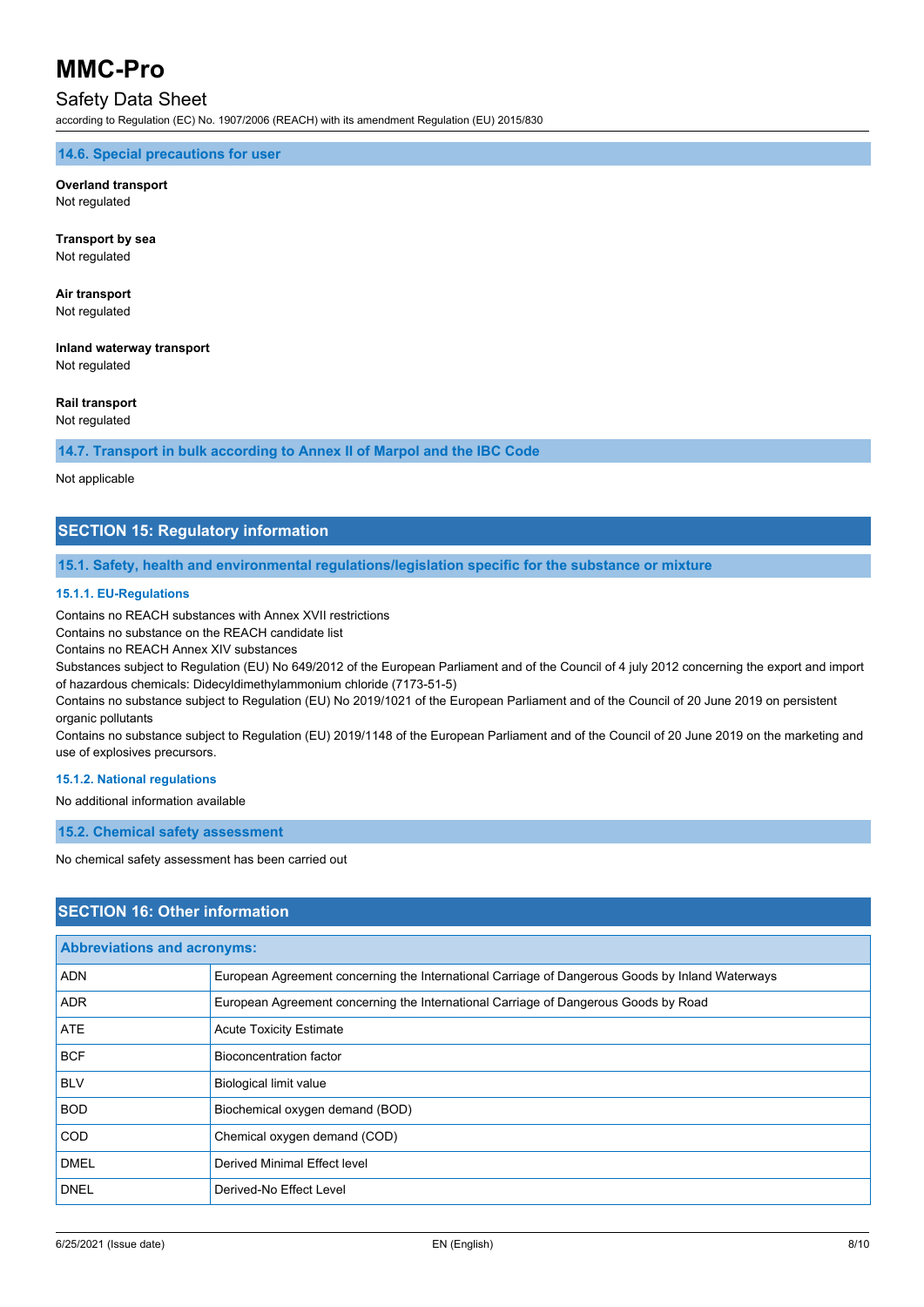## Safety Data Sheet

according to Regulation (EC) No. 1907/2006 (REACH) with its amendment Regulation (EU) 2015/830

| <b>Abbreviations and acronyms:</b> |                                                                              |
|------------------------------------|------------------------------------------------------------------------------|
| EC-No.                             | European Community number                                                    |
| <b>EC50</b>                        | Median effective concentration                                               |
| <b>EN</b>                          | European Standard                                                            |
| <b>IARC</b>                        | International Agency for Research on Cancer                                  |
| <b>IATA</b>                        | International Air Transport Association                                      |
| <b>IMDG</b>                        | International Maritime Dangerous Goods                                       |
| <b>LC50</b>                        | Median lethal concentration                                                  |
| LD50                               | Median lethal dose                                                           |
| LOAEL                              | Lowest Observed Adverse Effect Level                                         |
| <b>NOAEC</b>                       | No-Observed Adverse Effect Concentration                                     |
| <b>NOAEL</b>                       | No-Observed Adverse Effect Level                                             |
| <b>NOEC</b>                        | No-Observed Effect Concentration                                             |
| OECD                               | Organisation for Economic Co-operation and Development                       |
| OEL                                | Occupational Exposure Limit                                                  |
| <b>PBT</b>                         | Persistent Bioaccumulative Toxic                                             |
| <b>PNEC</b>                        | <b>Predicted No-Effect Concentration</b>                                     |
| <b>RID</b>                         | Regulations concerning the International Carriage of Dangerous Goods by Rail |
| <b>SDS</b>                         | Safety Data Sheet                                                            |
| <b>STP</b>                         | Sewage treatment plant                                                       |
| ThOD                               | Theoretical oxygen demand (ThOD)                                             |
| <b>TLM</b>                         | Median Tolerance Limit                                                       |
| <b>VOC</b>                         | Volatile Organic Compounds                                                   |
| CAS-No.                            | <b>Chemical Abstract Service number</b>                                      |
| N.O.S.                             | Not Otherwise Specified                                                      |
| vPvB                               | Very Persistent and Very Bioaccumulative                                     |
| ED                                 | Endocrine disrupting properties                                              |

| <b>Full text of H- and EUH-statements:</b> |                                                                   |
|--------------------------------------------|-------------------------------------------------------------------|
| Acute Tox. 4 (Oral)                        | Acute toxicity (oral), Category 4                                 |
| Aquatic Acute 1                            | Hazardous to the aquatic environment - Acute Hazard, Category 1   |
| Aquatic Chronic 2                          | Hazardous to the aquatic environment — Chronic Hazard, Category 2 |
| Eye Dam. 1                                 | Serious eye damage/eye irritation, Category 1                     |
| Eye Irrit. 2                               | Serious eye damage/eye irritation, Category 2                     |
| Flam. Lig. 2                               | Flammable liquids, Category 2                                     |
| H <sub>225</sub>                           | Highly flammable liquid and vapour.                               |
| H302                                       | Harmful if swallowed.                                             |
| H314                                       | Causes severe skin burns and eye damage.                          |
| H315                                       | Causes skin irritation.                                           |
| H318                                       | Causes serious eye damage.                                        |